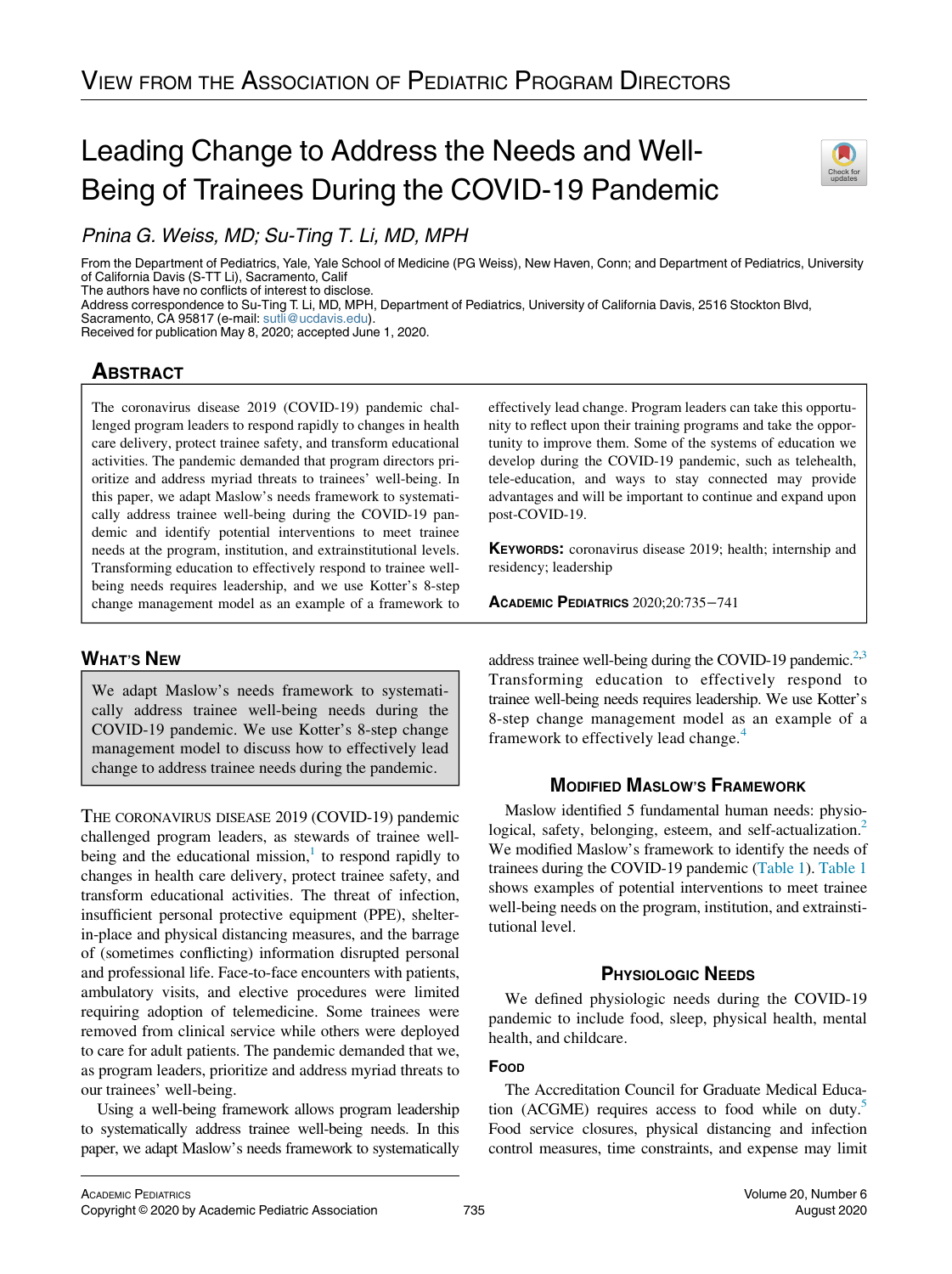| <b>Adapted Maslow</b> |                                               |                                                                                                                             |                                                                                                                             | <b>Examples of Potential Interventions</b>                                                                                                                                                                      |                                                                                                                                                                                                                                  |
|-----------------------|-----------------------------------------------|-----------------------------------------------------------------------------------------------------------------------------|-----------------------------------------------------------------------------------------------------------------------------|-----------------------------------------------------------------------------------------------------------------------------------------------------------------------------------------------------------------|----------------------------------------------------------------------------------------------------------------------------------------------------------------------------------------------------------------------------------|
| Need                  | Theme                                         | Categories                                                                                                                  | Extrainstitutional                                                                                                          | Institutional                                                                                                                                                                                                   | Department/Program                                                                                                                                                                                                               |
| Physiologic           | Food                                          | Food while working<br>Food at home                                                                                          | Community-provided meals to<br>health care workers                                                                          | Extra money on meal cards<br>Hospital-sponsored groceries<br>Gift cards for food-delivery services<br>Volunteer network provide groceries                                                                       | Provide meals while in hospital/clinic<br>Gift cards for food-delivery services                                                                                                                                                  |
|                       | Sleep                                         | Sleep on-call                                                                                                               | ACGME work hour restrictions -<br>pandemic status                                                                           | Additional call rooms                                                                                                                                                                                           |                                                                                                                                                                                                                                  |
|                       |                                               | Respite lodging                                                                                                             | State/local lodging for health care<br>workers                                                                              | Respite housing                                                                                                                                                                                                 |                                                                                                                                                                                                                                  |
|                       | <b>Physical health</b>                        | COVID-19 screening and<br>testing                                                                                           | COVID-19 testing stations in<br>community                                                                                   | Illness screening<br>Temperature screening<br>Sufficient expedited COVID-19<br>testing<br>Track COVID-19 exposure and testing                                                                                   | Track COVID-19 exposure and testing                                                                                                                                                                                              |
|                       |                                               | COVID-19 illness management                                                                                                 |                                                                                                                             | Track sick residents<br>Clinical monitoring<br>Occupational health<br><b>Isolation policies</b><br>Return to work criteria                                                                                      | Track sick residents<br>Communication about processes<br>Adequate back-up systems                                                                                                                                                |
|                       | Mental health                                 |                                                                                                                             | Mental health hotlines for health<br>care workers<br>Web-based mindfulness resources                                        | On-call mental health provider<br>On-line telehealth<br>Employee and family assistance<br>program<br>Director of trainee well-being<br>Stress and resilience town halls and<br>webinars<br>Web-based meditation | Screening for mental health<br>Centralized resource list<br>Debriefing of teams - scheduled and as<br>needed<br>Check-ins by Program Directors, chief<br>residents<br>Group discussions facilitated by mental<br>health provider |
|                       | Childcare                                     |                                                                                                                             | State-supported daycare facilities<br>for health care workers<br>Assistance with paying for<br>increased costs of childcare | Institutional daycare<br>Volunteer network<br>Affiliations with childcare agencies<br>Assistance with paying for increased<br>costs of childcare                                                                | Centralized resource list<br>Resident childcare sharing<br>Flexible scheduling<br>Parenting/newborn elective                                                                                                                     |
| Safety                | Personal safety                               | Personal protective equipment<br>(PPE)<br>Accommodation of high risk<br>individuals (pregnancy,<br>immunocompromised, etc.) | <b>ACGME</b> requirements                                                                                                   | <b>Adequate PPE</b><br>PPE training<br>Infection control training<br>Institutional policies defining high-risk<br>population                                                                                    | <b>PPE</b> training<br>Just-in-time training<br>Adherence to infection control<br>Scheduling to accommodate high-risk<br>individuals                                                                                             |
|                       | Safety of family                              |                                                                                                                             |                                                                                                                             | Short- and long-term housing (for<br>COVID-19 exposure and positive)<br>Shower near work<br>Disinfection protocol<br>Scrubs for work                                                                            | Centralized information re: disinfection<br>protocol and housing<br>Scrubs for work                                                                                                                                              |
|                       | <b>Financial security</b>                     | Job insecurity (personal or<br>spouse)<br>Additional expenses                                                               | Governmental subsidies                                                                                                      | Paid leave of absence                                                                                                                                                                                           | Counseling about job alternatives                                                                                                                                                                                                |
|                       | Schedule and patient<br>care responsibilities |                                                                                                                             |                                                                                                                             | Childcare subsidy<br>Vacation policy<br>Schedule for COVID-19 surge                                                                                                                                             | Short- and long- term schedules, includ-<br>ing vacation<br>COVID-19 surge coverage                                                                                                                                              |

<span id="page-1-0"></span>Table 1. Examples of Potential Interventions to Address Resident/Fellow Wellness Needs Using Maslow's Need Framework During COVID-19 Pandemic

736

WEISS AND LI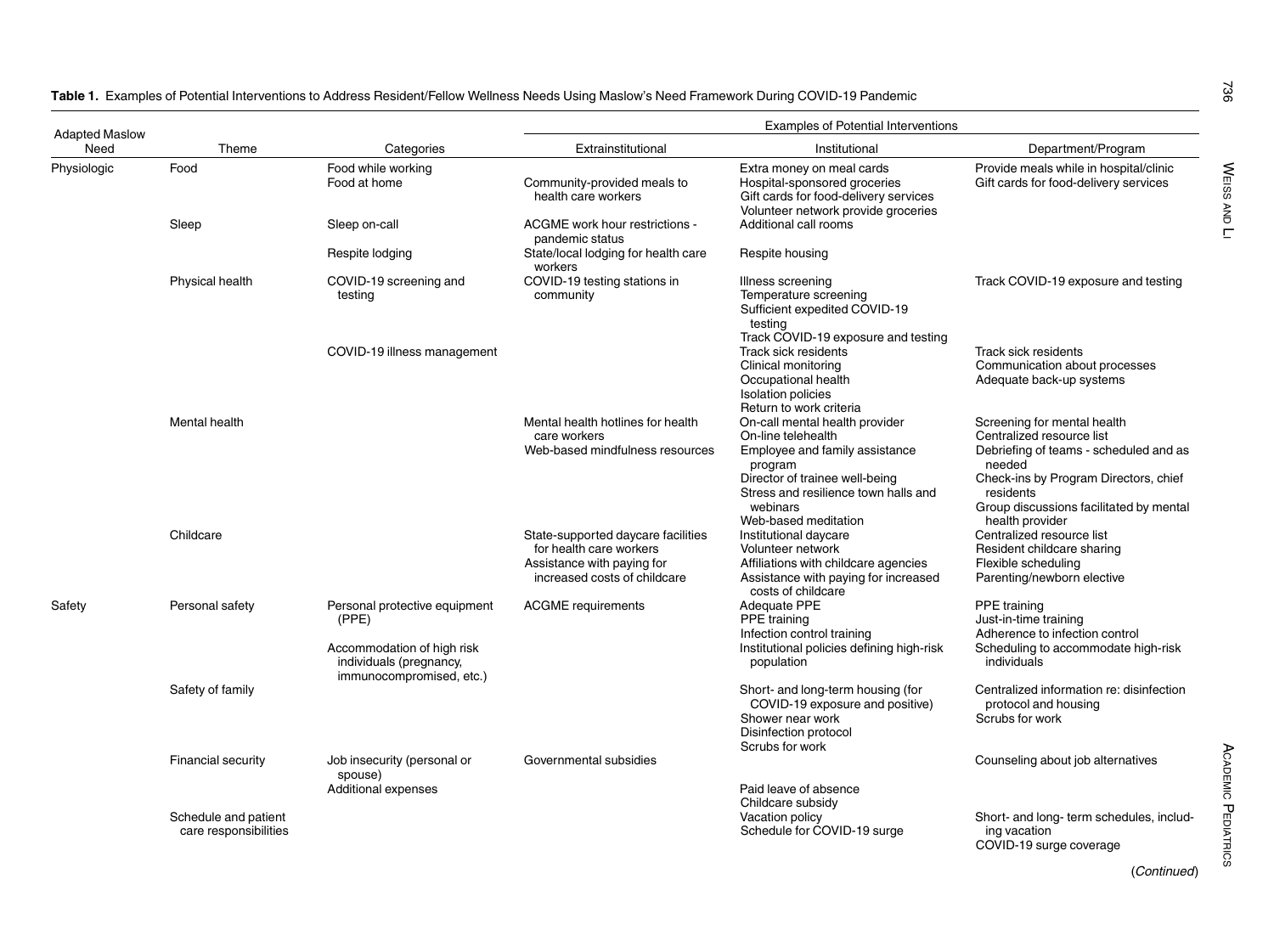Table 1. (Continued)

| <b>Adapted Maslow</b><br>Need | Theme                                     | Categories                                                    | <b>Examples of Potential Interventions</b>                                                          |                                                                                                |                                                                                                                                                                       |
|-------------------------------|-------------------------------------------|---------------------------------------------------------------|-----------------------------------------------------------------------------------------------------|------------------------------------------------------------------------------------------------|-----------------------------------------------------------------------------------------------------------------------------------------------------------------------|
|                               |                                           |                                                               | Extrainstitutional                                                                                  | Institutional                                                                                  | Department/Program                                                                                                                                                    |
| Sense of<br>belonging         | Social support from<br>colleagues         |                                                               | APPD virtual events                                                                                 | Virtual institutional and departmental<br>town halls                                           | Group-based learning activities<br>Town halls, meetings<br>Group-based virtual social activities:<br>games, competitions, happy hours,<br>journaling<br>Email updates |
|                               | Social support from<br>friends and family |                                                               |                                                                                                     |                                                                                                | Technology (ie, ZOOM Webex, etc.) to<br>connect with friends and family                                                                                               |
| Esteem                        | Appreciation by and for<br>others         | Expressions of appreciation                                   | Community appreciation                                                                              | Additional compensation<br>Departmental appreciation                                           | Shout-outs, expressions of gratitude,<br>virtual graduation, gift certificates                                                                                        |
|                               | Self-identity as physician                | Engagement in meaningful<br>activities                        |                                                                                                     |                                                                                                | Remote into rounds, electives, advocacy<br>work, scholarship                                                                                                          |
|                               | Caring for adult patients                 | Adequate supervision and<br>teaching<br>Communication scripts |                                                                                                     | Collaboration with Internal Medicine<br>(IM), Med-Peds program leadership                      | IM bootcamp, supervision by IM and<br>Med-Peds faculty<br>Communication training                                                                                      |
| Self-actualization            | Mentoring                                 |                                                               |                                                                                                     |                                                                                                | Faculty mentoring program                                                                                                                                             |
|                               | Curriculum                                | Structure and content                                         | ABP allowing PD to request waivers<br>for graduating trainees                                       |                                                                                                | Development of new curricula (eg, new<br>rotations or electives, telehealth,<br>web-based curricula)                                                                  |
|                               |                                           | Telehealth to promote physical<br>distancing                  | ACGME requirements for educa-<br>tion, including telehealth                                         | Institutional policies in regard to<br>telehealth and trainees                                 | Training residents in telehealth<br>Telehealth equipment                                                                                                              |
|                               |                                           |                                                               | CMS revising teaching attending<br>rules for telehealth                                             | Telehealth equipment                                                                           | Appropriate supervision of residents<br>with telehealth                                                                                                               |
|                               | Career development                        |                                                               | APPD and COPS resources and<br>guidelines for application to resi-<br>dency and fellowship programs | Virtual career mentoring by<br>departmental chair, faculty,<br>educational and program leaders | Virtual career mentoring, facilitate net-<br>working, provide exposure to trainees'<br>fields of interest, support CV<br>development                                  |

ACGME indicates Accreditation Council for Graduate Medical Education; APPD, Association of Pediatric Program Directors; ABP, American Board of Pediatrics; PD, program director; COPS, Council of Pediatric Subspecialties; and CV, curriculum vitae.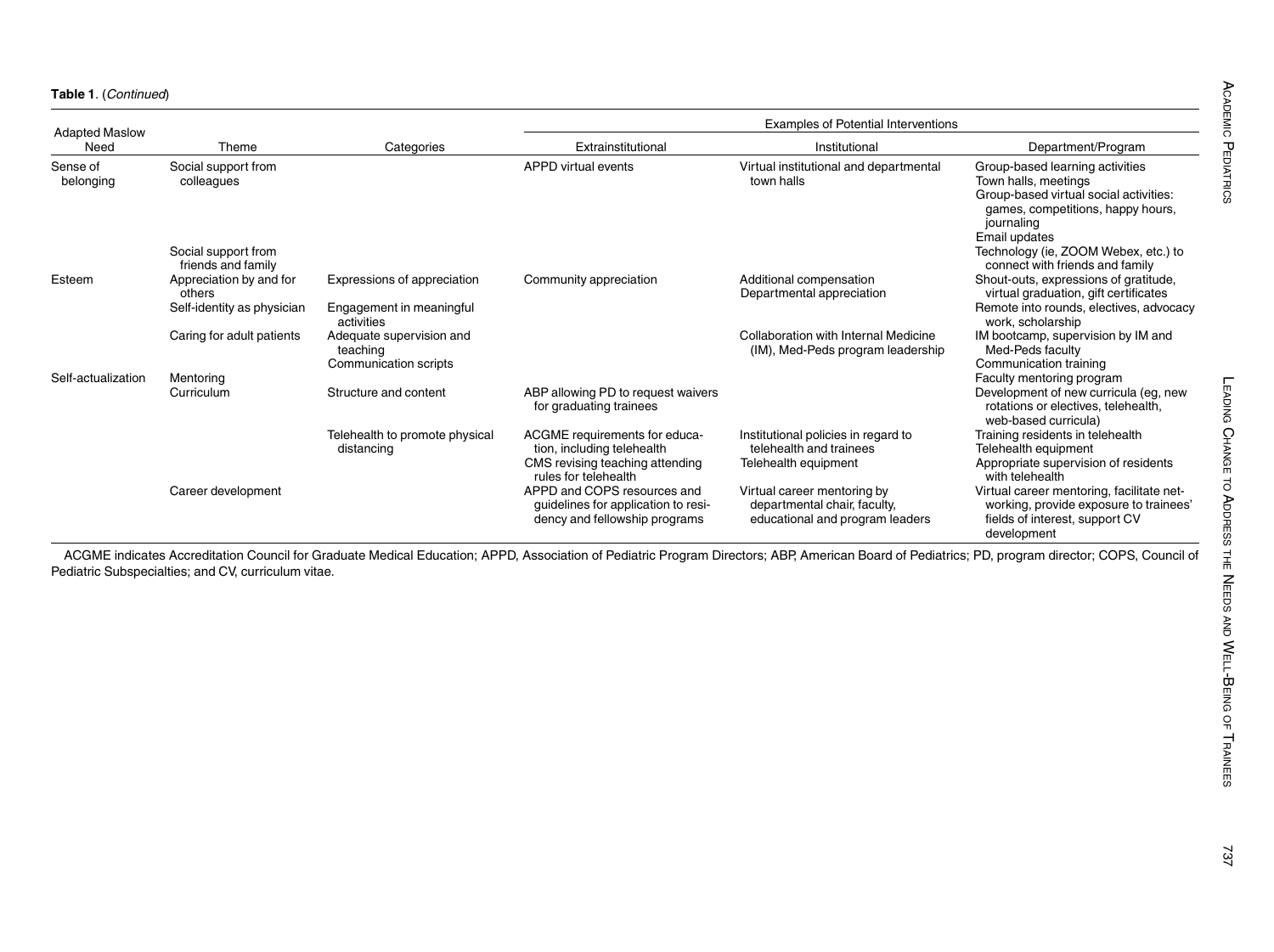trainee access to food. Provide information to trainees about community provided meals, hospital-sponsored grocery stores, and volunteer networks and advocate for meals for trainees on duty and gift cards for food delivery services.

#### **SLEEP**

The ACGME recognized the importance of adequate rest to protect trainees and patients when it preserved the work hour requirements even for institutions granted Stage 3 Pandemic status.<sup>[6](#page-6-5)</sup> Monitor trainee access to adequate rest, including call rooms and respite lodging.

## **PHYSICAL HEALTH**

Trainees are exposed to and at risk of COVID-19 illness and death.<sup>[7](#page-6-6)</sup> Screening and rapid access to COVID-19 testing for trainees is critical to minimize infection to coworkers and patients. High-quality clinical care, isolation policies, and return to work criteria must be provided to trainees with COVID-19.

Track trainee exposures, testing and illness status, communicate the need to leave work at the first signs of illness to minimize the risk to others, and ensure adequate backup plans.

## **MENTAL HEALTH**

Trainees are at greater risk of depression, anxiety, insomnia, and distress during the COVID-19 pandemic.<sup>[8](#page-6-7)</sup> Program leaders play a critical role in monitoring trainees and ensuring access to mental health services (eg, on-call telehealth mental health providers, employee and family assistance programs, stress, and resilience town halls). Schedule debriefing of teams, frequent check-ins, and mindfulness activities to help support trainee mental health.

#### **CHILDCARE**

School and childcare closings have added to trainee stress. Provide trainees with information about state- and institution-supported childcare options. Consider flexible scheduling, when possible (eg, a parenting or newborn elective).

#### **SAFETY**

Threats to safety include sequelae related directly to COVID-19 infection as well as loss of routine and stability.

#### PERSONAL PROTECTIVE EQUIPMENT

Concerns about adequate access to PPE are widespread and often exacerbated by conflicting policies and information. $9,10$  $9,10$  Program leaders and institutions must provide both adequate PPE and training $<sup>6</sup>$  $<sup>6</sup>$  $<sup>6</sup>$  and be notified of any</sup> deviations. Applying high reliability principles to infection control on an institutional level are critical.

## HIGH-RISK CONDITIONS

Accommodating high-risk individuals is important, but challenging, because criteria outlined by the Centers for Disease Control and Prevention or institution may not be clear. While pregnancy has not been listed as a risk factor, many program leaders are hesitant to expose their pregnant trainees to COVID-19 patients. Responses can vary between total removal from face-to-face clinical care to transfer to lower risk environments (eg, newborn intensive care unit), and may be mandatory or voluntary.

#### FAMILY SAFETY

The risk of infection that trainees pose to their loved ones and families is an important concern.<sup>[9](#page-6-8)</sup> Ensure trainees have access to information about short- and long-term housing for health care workers who have been exposed to or are ill with COVID-19, disinfection protocols, showering facilities, and extra scrubs.

#### FINANCIAL INSECURITY

Financial stress on trainees may be compounded by worries about compensation if they fall ill, additional childcare and other expenses, spouses' loss of income or postgraduate positions falling through. Be sensitive to financial stressors and provide guidance and resources.

#### **ROUTINE SCHEDULE**

Shifting schedules, including uncertainty about covering adult patients, challenges trainees' sense of safety. Provide, when possible, short-and long-term schedules, including vacations and staffing for COVID-19 surges. In this regard, chief residents have played a critical, and often heroic, role during this pandemic.

## SENSE OF BELONGING

Social distancing and cancellation of regular activities create isolation from colleagues, families, and friends which contributes to anxiety and can threaten trainee well-being. $9-12$  $9-12$ 

#### SOCIAL SUPPORT FROM PROGRAM

Institutions, departments, and programs have adopted virtual technology, email updates, and websites to connect. Program leaders have developed web-based, groupbased learning activities, town halls and meetings, social activities such as games, competitions, and happy hours, and journaling as ways to enhance connection. Consider creative ways to create a community for incoming interns in the face of physical distancing.

### SOCIAL SUPPORT FROM FAMILIES AND FRIENDS

Engagement with family and friends is important for trainee wellness. $11,12$  $11,12$  Assess this factor as part of trainee check-ins. Consider making video communications (eg, Zoom [Zoom Video Communications, Inc, San Jose, Calif], Cisco Webex [Cisco Systems, Inc, San Jose, Calif]) more available to trainees to help them connect with families and friends.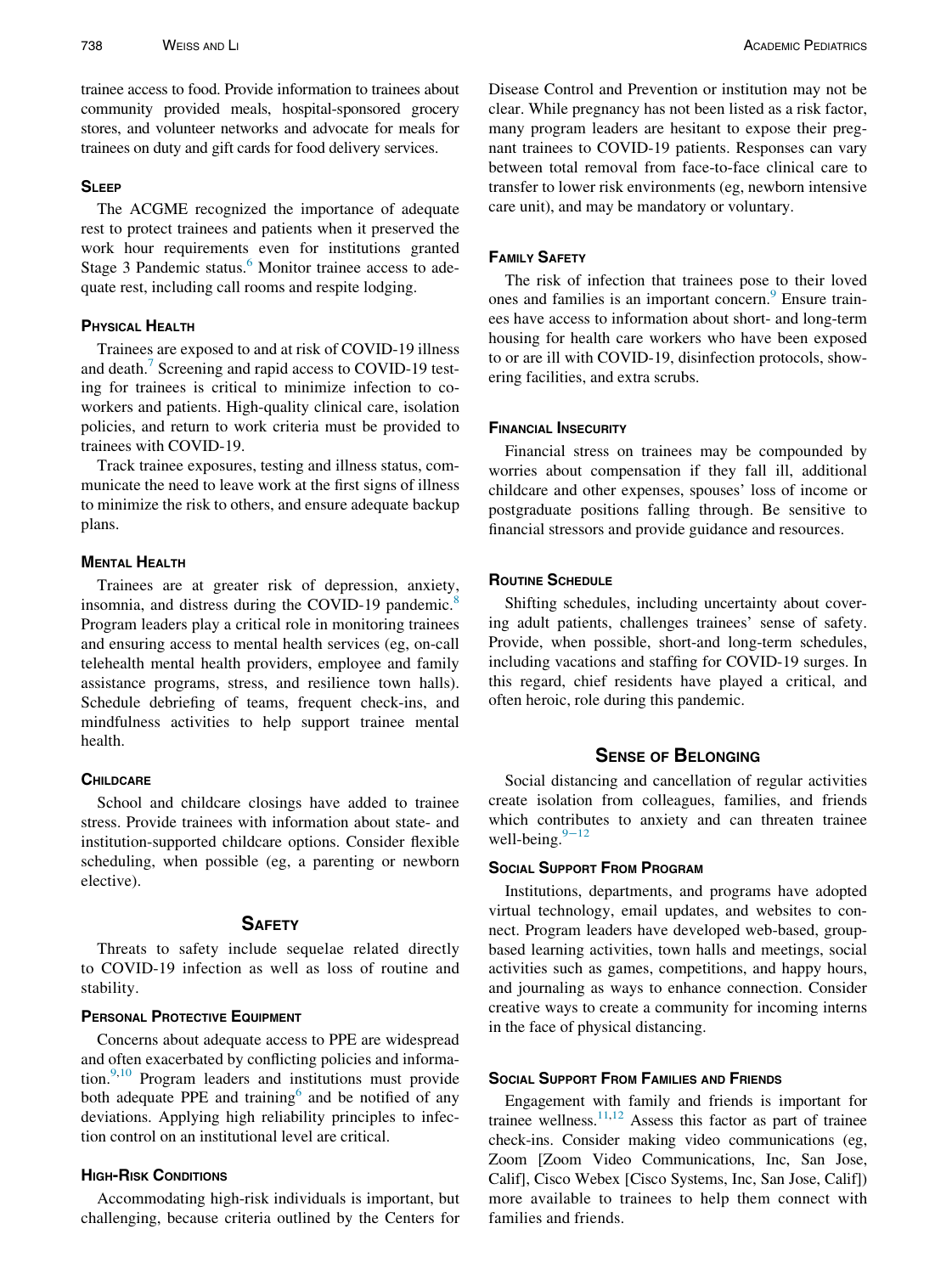## ESTEEM NEEDS

Suspension of program activities, physical distancing, and isolation may limit opportunities for achievement and recognizing accomplishments necessary for building selfesteem.

#### APPRECIATION BY AND FOR OTHERS

Physicians are being recognized world-wide for their dedication and sacrifices. However, those who have not cared for many COVID-19 patients may not feel they have earned recognition. Be deliberate about incorporating shout-outs, expressions of gratitude, and tokens like gift certificates for trainees and advocate for extra compensation and other recognition from hospitals or departments. Encourage expressions of gratitude by trainees to help support well-being. Recognizing accomplishments of graduating trainees is challenging but consider personalized gifts and ceremonies that are virtual, comply with physical distancing, or that are rescheduled when rules are relaxed.

## SELF-ESTEEM

Being sidelined can impact personal and professional identities of trainees, which can be mitigated by engaging trainees in alternative meaningful activities (eg, clinical, advocacy, scholarship). For those caring for adult patients, adequate supervision and training are key in supporting self-efficacy. Collaborate with program leaders in Internal Medicine, combined Medicine-Pediatrics, and Family Medicine to optimize trainee learning climate. Training and scripts can help support trainees in communicating with adult patients and their families.

## SELF-ACTUALIZATION

Maslow defines self-actualization as the "desire for self-fulfillment....to become everything that one is capa-ble of becoming."<sup>[2](#page-6-1)</sup> The pandemic challenged traditional modes of education, but also offered opportunity to innovate. Both ACGME and American Board of Pediatrics responded by waiving some curricular requirements, especially for graduating trainees. However, program leaders are still responsible to ensure proficiency despite abbreviated training. Trainees have lost opportunities to network locally and nationally and participate in experiences that might be formative for their career choices. Association of Pediatric Program Directors and Council of Pediatric Subspecialties provide networking opportunities. In addition, consider developing virtual career mentoring and creating additional opportunities for trainees. Ensure adequate mentorship and help trainees build their curriculum vitae (eg, including abstracts accepted but not presented at national meetings). Development of new curricula to address changing educational and health care landscapes (eg, distance learning and mentoring, telehealth) have the potential to positively transform trainee experience.

## HOW TO LEAD EDUCATIONAL CHANGE USING KOTTER'S 8-STEP CHANGE MANAGEMENT **FRAMEWORK**

Kotter's 8-step change management framework can offer guidance on how to effectively lead change during the COVID-19 pandemic: establish a sense of urgency, form a powerful guiding coalition, create a vision, communicate the vision, empower others to act on the vision, plan for and create short-term wins, consolidate improvement and produce more change, and institutionalize new approaches  $(Table 2)$  $(Table 2)$ .<sup>4</sup> While Kotter presents his steps as linear, many steps can be iteratively modified.

## ESTABLISH A SENSE OF URGENCY

The COVID-19 pandemic upends traditional medical education, creating challenges to direct in-person patient care, supervision, and education. Clarifying the importance and immensity of these challenges to all stakeholders, both educators and learners, is an important first step. A SWOT (strengths, weaknesses, opportunities, threats) analysis may help establish a sense of urgency and identify next steps.

#### CREATE A GUIDING COALITION

In addition to program leadership, decide which additional stakeholders should be included. Consider including both those making larger clinical (Chair) and educational decisions (Designated Institutional Official, Vice Chair of Education), front-line faculty and trainees, and individuals with technical expertise (eg, in information technology and telemedicine). Make it clear to members of the guiding coalition the role they will have in the transformation effort, whether to brainstorm suggestions, develop policies, convince others, and/or model or enact changes.

## CREATE A SHARED VISION

Create a shared vision to direct the educational change effort by prioritizing multiple potentially conflicting goals, such as keeping trainees safe, delivering excellent patient care, and educating our next generation of pediatricians. Delineate strategies, such as leveraging telemedicine and tele-education, in order to meet set goals.

## COMMUNICATE THE VISION

Communicate frequently and regularly, utilizing multiple communication modalities. Consider consolidating information from multiple sources into a central, on line site and tailoring information to the audience to avoid information overload. Acknowledge that plans will change as situations change. Consider how to communicate changing information, including being transparent about why changes were made to help stakeholders understand and accept changes.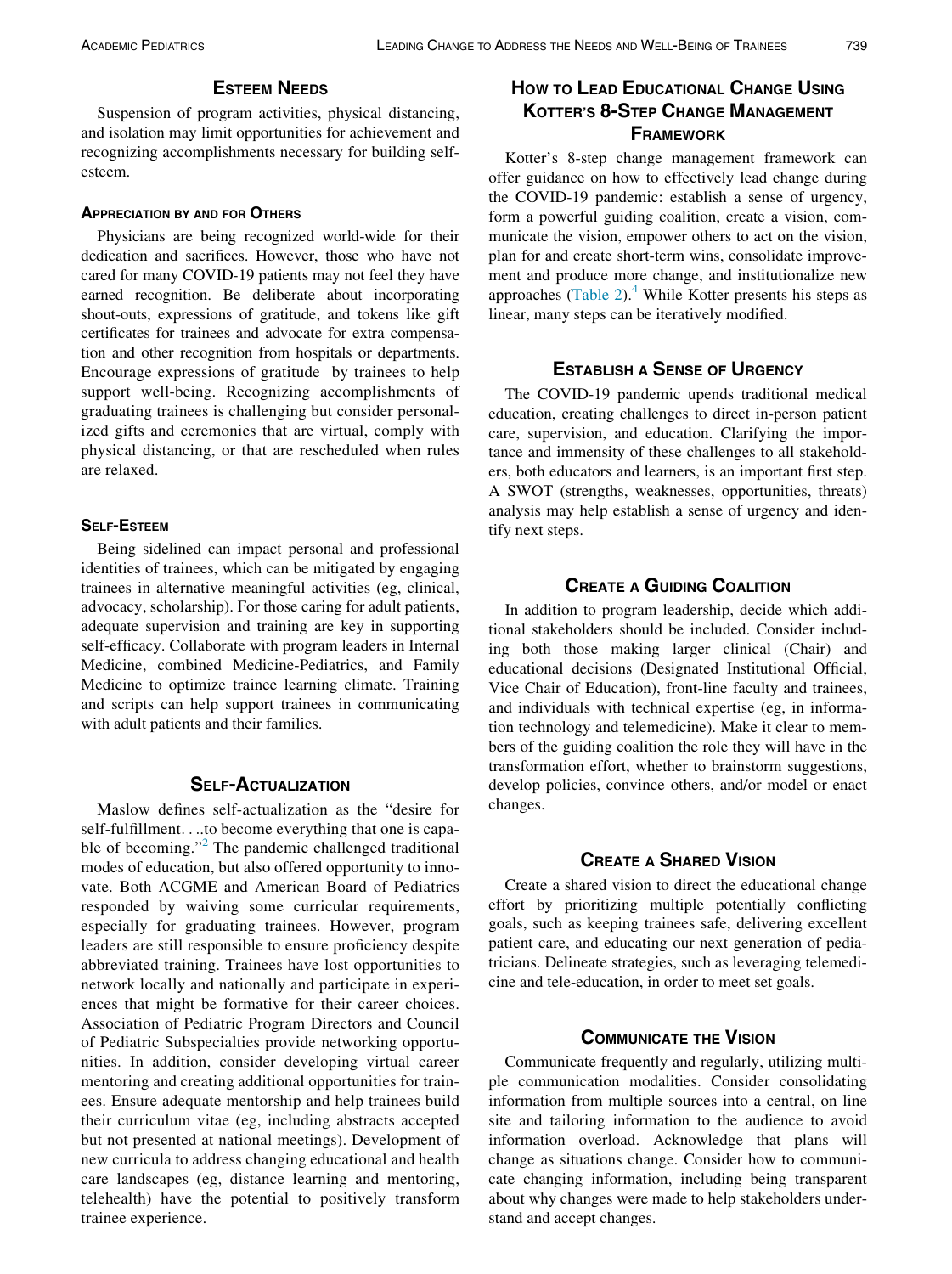| ι ιαιιισννυι η                                                                                                                                                                                                   |                                                                                                                                                                                                                                                                                                                                                                            |
|------------------------------------------------------------------------------------------------------------------------------------------------------------------------------------------------------------------|----------------------------------------------------------------------------------------------------------------------------------------------------------------------------------------------------------------------------------------------------------------------------------------------------------------------------------------------------------------------------|
| Kotter's 8 Steps to Leading Change                                                                                                                                                                               | Examples of Leading Change During the COVID-19 Pandemic                                                                                                                                                                                                                                                                                                                    |
| 1. Establish a sense of urgency<br>- SWOT analysis (strengths, weaknesses,<br>opportunities, threats)                                                                                                            | COVID-19 pandemic disrupts in-person direct patient care and education<br>Trainee duration of training remains unchanged<br>Public continues to expect graduation of competent physicians                                                                                                                                                                                  |
|                                                                                                                                                                                                                  | Strengths - Dedicated faculty interested in education, clinical care, and trainee<br>wellness<br>Weaknesses - Lack of telemedicine and tele-education<br>Opportunities - Leverage telemedicine and tele-education to improve educa-<br>tion for trainees<br>Threats – Mandated physical distancing; ACGME and ABP requirements                                             |
| 2. Form a powerful guiding coalition<br>- Include pertinent stakeholders<br>- Emphasize teamwork                                                                                                                 | Program leadership (program director, associate program directors, coordina-<br>tors, chief residents)<br>Chair, Designated Institutional Official<br>Faculty<br><b>Trainees</b>                                                                                                                                                                                           |
| 3. Create a vision<br>- Vision to direct change effort<br>- Strategies to achieve vision                                                                                                                         | Keep trainees safe<br>Deliver excellent patient care<br>Educate our next generation of pediatricians<br>Strategies: Leverage telemedicine and tele-education to deliver excellent<br>patient care and educate our trainees while minimizing infection risk                                                                                                                 |
| 4. Communicate the vision<br>- How will you communicate vision and<br>strategies?                                                                                                                                | Communicate frequently and regularly<br>Use multiple communication modalities (email, teleconference, texts,<br>postings, etc.)<br>Create on-line repository of most up-to-date information<br>Acknowledge plans evolve<br>Be transparent about reasons behind changes                                                                                                     |
| 5. Empower others to act on the vision<br>- Identify/get rid of obstacles to change<br>- Change systems/structures that undermine<br>vision<br>- Encourage risk taking<br>- Use guiding coalition as role models | Empower faculty and trainees to engage in interactive distance learning modal-<br>ities and telemedicine<br>Provide faculty development in best practices for telemedicine and tele-<br>education<br>Install teleconferencing software, microphones and video cameras on existing<br>computers<br>Encourage members of guiding coalition to experiment with tele-education |
| 6. Plan for and create short-term wins<br>- Plan for visible performance improvements<br>- Create those improvements<br>- Recognize/reward others involved in those<br>improvements                              | Front-load didactic schedule with faculty willing to experiment with novel<br>tele-education modalities<br>Work closely with faculty to implement interactive remote teaching<br>Recognize faculty who effectively utilize novel ways to engage learners with<br>tele-education                                                                                            |
| 7. Consolidate improvement and produce still more<br>change<br>- Build on momentum to change systems, struc-<br>tures, and policies that don't fit vision                                                        | Share best practices of how faculty engage with learners remotely<br>Advocate for changes in your local institution<br>Advocate within APPD, COPS, and COMSEP for flexibility for programs/train-<br>ees to meet ACGME, ABP, LCME requirements                                                                                                                             |
| 8. Institutionalize new approaches<br>- Make it a habit by articulating the relationship<br>between the new behaviors and success<br>- Plan for succession by developing new<br>leaders                          | Provide feedback to faculty about learner response to changes<br>Develop faculty champions                                                                                                                                                                                                                                                                                 |

<span id="page-5-0"></span>Table 2. Examples of How to Lead Educational Change During the COVID-19 Pandemic Using Kotter's 8 Steps to Leading Change Framework

APPD indicates Association of Pediatric Program Directors; COPS, Council of Pediatric Subspecialties; COMSEP, Council on Medical Student Education in Pediatrics; ACGME, Accreditation Council for Graduate Medical Education; ABP, American Board of Pediatrics; and LCME, Liaison Committee on Medical Education.

## EMPOWER OTHERS TO ACT

Many individuals and institutions recognize the unprecedented disruption in trainee's lives from COVID-19 and want to help. Provide them with a clear vision and plan for how they could intervene to improve trainee well-being and education. If your vision and strategy include expanding telemedicine and tele-education

opportunities, empower faculty to innovate to engage learners remotely. Consider ways to minimize obstacles to change, such as providing faculty development in telemedicine and how to actively engage an audience using tele-education. Empower faculty to experiment and creatively engage learners. Reiterate that "mistakes" pave the road to success.